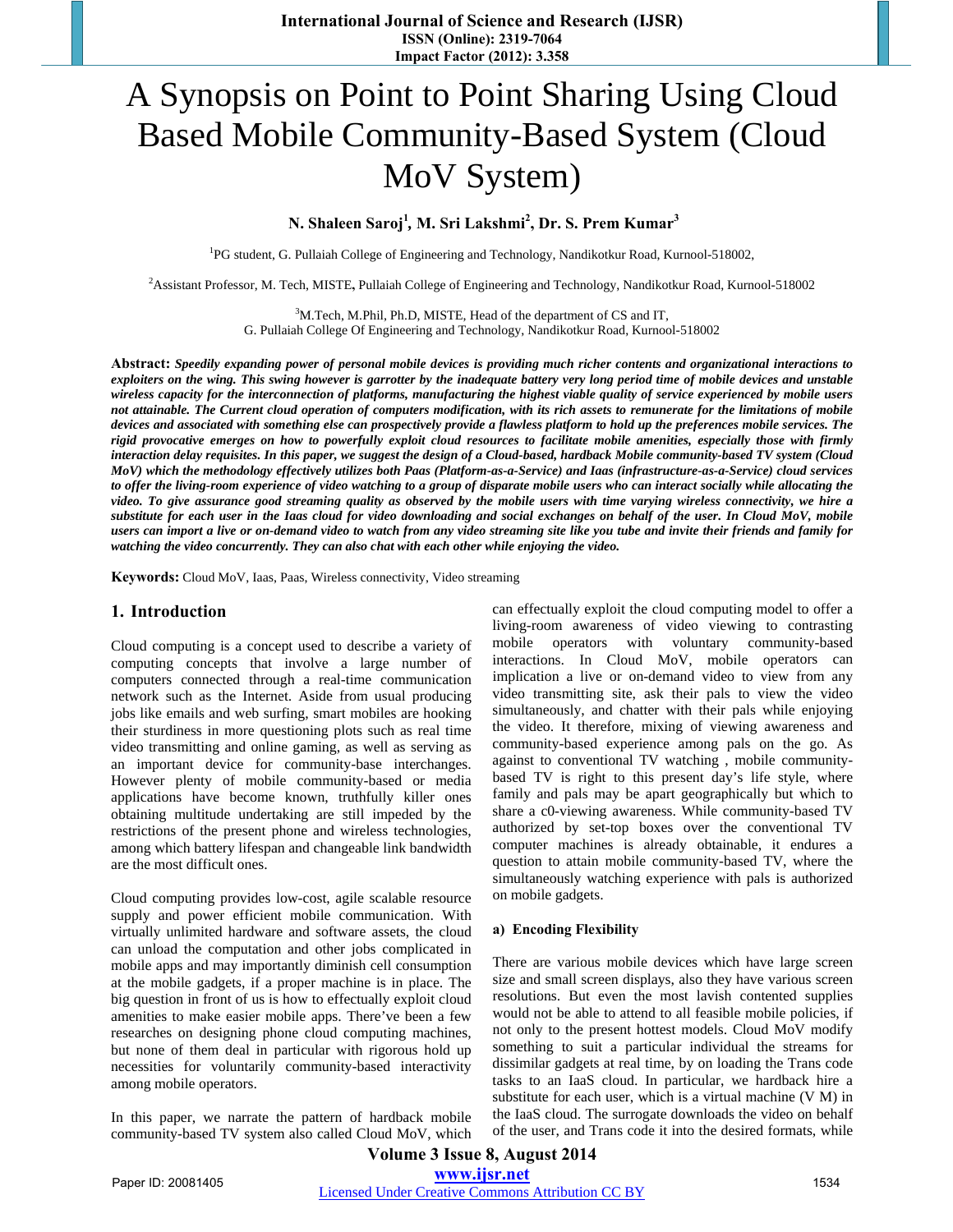obliging to the particular arrangements of the mobile gadget as well as the present connectivity standard.

### **b) Battery Efficiency**

A breakdown analysis conducted by Carroll. Indicates that the network modules (both Wi-Fi and 3G) and the display contribute to a significant portion of the overall power consumption in a mobile device, dwarfing usages from other hardware modules including CPU, memory, etc. We choose at vitality reducing coming from the interconnected module of smart mobiles through a systematic data transference procedure pattern. We focus on 3G wireless interconnecting as it is getting far more apart used and demanding in our design than Wi-Fi based transferences. Based on relating to interconnected marks from real-world 3G bearer, we enquire into the key 3G arrangement frameworks such as the capacity states and an indolent the timers, and design a hardback burst transference procedure for transmitting from the substitutes to the mobile gadgets. The burst transference procedure makes careful decisiveness on burst sizes and opportunistic conversions among high/low power using up modes at the gadgets, in order to explicitly increase the battery lifespan.

#### **c) Spontaneous Community-based Interactivity**

A Multiple procedures are embraced in the design of Cloud MoV to enable voluntary community, having similar awareness. Primarily, methodical synchronization procedures are advanced to warranty that pals joining in a video program may view the same part (if they choose to), and share instant response and statement. Although synchronized playback is inherently a feature of traditional TV, the current internet video services (e.g., Web 2.0 TV) rarely offer such a service. Second factor is an efficient message communication procedures are designed for community-based interactions among pals, and dissimilar types of messaged are designated in their action of obtaining frequencies to avoid not needed interferences of the watching developments. For example, online pal's lists can retrieved at longer interludes at each operator, while invitation and chatter messages should be provided more timely. We adopt textual chatter messages rather than voice in our present design, believing that text chatters are less divert to viewers and simpler to read/write and manage by nay operator.

These mechanisms are seamlessly integrated with functionalities provided by a representative PaaS cloud, via a coherent pattern of data reserved with Big Table and dynamic handling of large bulk of simultaneous tweets. We capitalize on a PaaS cloud for community-based communicate support due to its supplies of strong underlying policies (other than easy hardware services delivered by an Infrastructure-as-Service cloud), with diaphanous, industrialized plating of operator's apps onto the cloud.

## **d) Portability**

A prototype Cloud MoV machine is executed following the belief of "Write Once, Run Anywhere" (WORA): both the frontend mobile modules and the backend server modules are executed in "100 % pure Java" , with well-planned common details models suitable for any Big Table-like details store; the only anomaly is the trans coding module, which is executed using ANSI C for accomplishment causes and make use of no platform-dependent or ownership APIs. The client module can run on any mobile gadgets bearing HTML5, incorporate Android phones, I Os computer machines, etc. To showcase its presentation, we exploit the machine on Amazon EC2 and Google App Engine, and managed thorough tests on I Os policies. Our prototype can be readily relocated to different cloud and mobile policies with a bit of attempt. The residue of this paper is efficient as follows. In Sec. II, we compare our work with the existing publications and spotlight our originalities. In sec. III, we present the construction of cloud MoV and the pattern of independent modules.

# **2. Literature Survey**

Literature survey is the most dominant step in software development process. Before evolving the tool it is obligatory to resolve the time element, economy and corporation robust. Once these things are satisfied, ten next steps are to resolve which operating structure and language can be used for progressive the tool. Once the programmers will start building the machine, the analysts need a lot of external support. This support can be the acquired from senior analysts, from notepad or from a location connected to the internet that maintains one or more web pages. Before constructing the system, the above deliberation is taken into version for evolving the proposed system.

In [1], Social Networking Website explains that online communities that share interests and/or activities. User Reviews explains a website or site feature on which people can post opinions about people, businesses, products, or services. Photo/Video Sharing explains that a website that enables the publishing of a user's digital photos or video clips online, facilitating sharing with others. Virtual Worlds explains a simulated environment in which users can interact with one another and with the environment. Widgets or Gadgets explains a small, portable stand-alone application that can be easily shared and embedded in another website. YouTube as a source of information about immunization describes that the Immunization information on YouTube for the case of social media and its relevance is high.

In [2], Mahadev Satyanarayanan suggested a new machine architecture in which, a mobile operator can exploits virtual machine (V M) technology to rapidly instantiate customized the action of helping work software on a nearby cloudlet. The phone gadget modally functions as thin client with respect to the action of helping work.

In [3], Sokol Kosta at al propose a Smartphone that have been exploded with most advanced and sophisticated features in hardware due to which they are not more simple. Think Air exploits the concept of smart phone virtualization in the cloud and provides method-level computation offloading. It focuses on the elasticity and scalability of the cloud computing by parallelizing method execution using multiple virtual machine (V M) images. We finally use a memory-hungry image combiner tool to demonstrate that applications can dynamically request VMs with more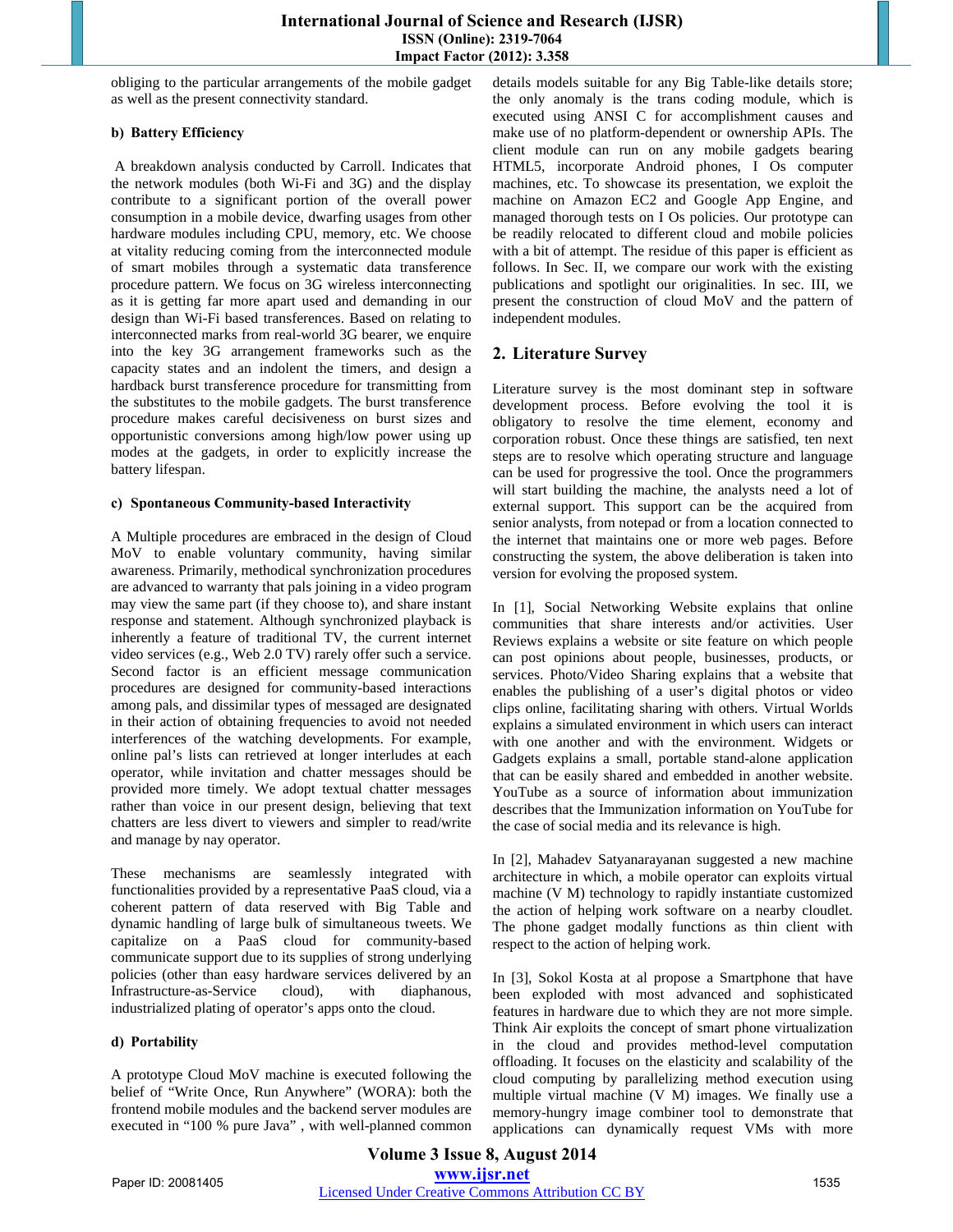computational power in order to meet their computational requirements.

In [4], Zixia Huang explains that existing media providers such as YouTube and Hulu deliver videos by turning it into a progressive download. This can result in frequent video freezes under varying network dynamics. In this paper, we present Cloud Stream: a cloud-based video proxy that can deliver high-quality streaming videos by trans coding the original video in real time to a scalable codec which allows streaming adaption to network dynamics

In [5], Toon Coppens proposes that AmigoTV brings elements together and can have real time communication with the TV broadcast with our friends on television. It offers voice communication to interact with your buddies. These emoticons can be images, videos or audios based are personalized and adapted. To find compelling content, people often rely on friends. Can invite a friend to same channel to communicate is significant. Buddies are seen online when we are bored. Therefore, AmigoTV is an entertainment channel.

In [6], Ducheneaut, Oehlberg proposes that people will enjoy watching television as socially moving in groups. Here it explains that how people interact with each other.

In [7], Cell phones batteries are not unlimited in size and capabilities is also limited is discussed.

In [8], Full information about the structure of something that the capacity used as a resource of presently mobile gadgets, the OpenmokoNeo Freerunner is already done. The whole machine's capacity is considered, and the exact breakdown of capacity resources by the gadget is also considered carefully.

3GPP Multimedia Broadcast Multicast Service (MBMS) platform sending messages to each together is launched into the 3G networks.

## **3. Module Description:**

- a. Trans coder
- b. Social Cloud
- c. Messenger
- d. Gateway
- e. subscribe

#### **a) Trans code**

It resides in each surrogate and is responsible for dynamically deciding to encode the video stream from the video source in the relevant format, measurements and bit rate. Before transport to the user, the video stream is additional encapsulated into a proper conveyer stream. Each video is exported as MPEG-2 deliver streams, which is the actual standard at present days to deliver digital video and audio streams over loss medium.

#### **b) Social Cloud**

Social network is an effectual virtual organization with inherent trust relationships between pals. This flamboyant virtual organization can be created since these social networks reflect real world propinquities. It allows operators to interact, mould connections and share information with extra persons. This faith can be used as an understructure for documentation, hardware and resources sharing in a social Cloud.

#### **c) Messenger**

It is the client side of the community-based cloud, occupying in each substitute in the IaaS cloud. The messagebearer reappearing from time to time queries the social cloud for the community-based data on behalf of the mobile user and pre-processes the data into a light-weighted format (simple test files), at a much lower the rate at which something occurs over a particular period of time. The simple text files are asynchronously delivered from the surrogate to the user in a smuggle-friendly manner, i.e., a bit of traffic is incurred. In the backward direction, the messagebearer disseminates this user's messages (invitations and chat messages) to the other users via the data store of the social cloud.

#### **d) Gateway**

The gateway provides authentication services for users to log in to the Cloud MoV method, and stores user's achievements in an eternal table of a My SQL database it has to be placed. It also stores particulars of the inventory of currently available VMs in the IaaS cloud in another inner memory table. After a user triumphant logs into the system, a VM substitute will be allocated form the inventory to the operators. The inner memory table is used to warranty small query delays, since the VM pool is upgrade regularly as the gate way reserves and destroys VM instances according to the present workload. Additionally, the gateway also reserves each user's friend list in a plain text file (in Extensible Markup language formats), which is instantly uploaded to the replaced person after it is assigned to the user.

#### **e) Subscribe**

In this module user can download the video. Pay a subscription module to transliterate the video in high speed and clear video streaming. An official user tells everyone to transfer and can see the videos.

#### **f) Trans coding mechanism**

It resides in each surrogate, and is responsible for dynamically deciding how to encode the video stream from the video source in the relevant format, measurements, and bit rate. Before sending to the operator, the video stream is an additional enclosed into a proper conduct stream. Each video is exported as MPEG-2 carry streams, which is the de facto standard nowadays to deliver digital video and audio streams over loss medium.